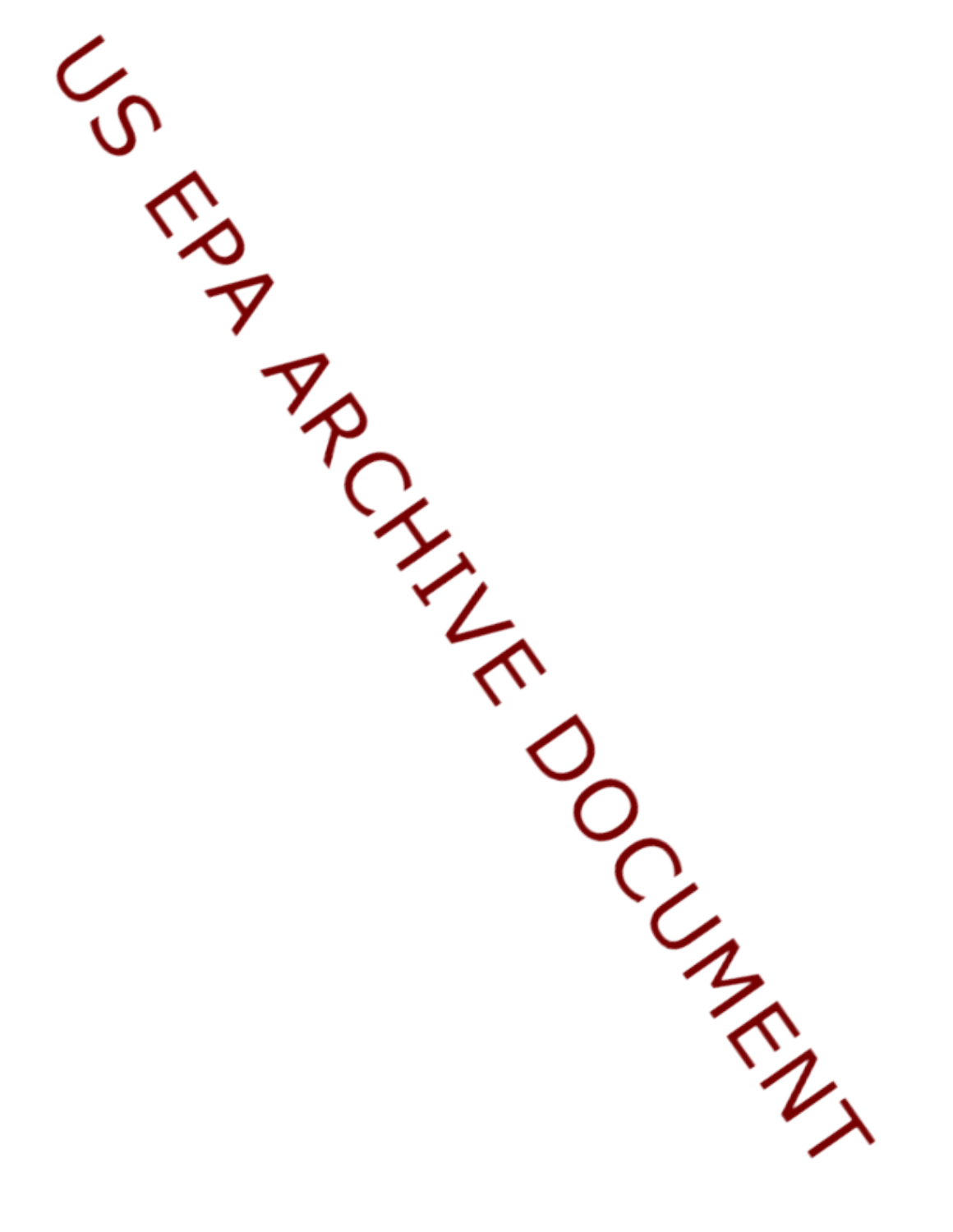# **Interstate Sanitation Commission**



Basin Boundaries (USGS 6-Digit Hydrologic Unit)

For a copy of the Interstate Sanitation Commission 1994 305(b) report, contact:

#### **Howard Golub**

Interstate Sanitation Commission 311 West 43rd Street New York, NY 10036 (212) 582-0380

# **Surface Water Quality**

Established in 1936 by Federal mandate, the Interstate Sanitation Commission (ISC) is a tristate environmental agency of the States of New Jersey, New York, and Connecticut. The Interstate Sanitation District encompasses approximately 797 square miles of estuarine waters in the Metropolitan Area shared by the States, including the Arthur Kill/Kill Van Kull, Lower Hudson River, Newark Bay, Raritan

Bay, Sandy Hook Bay, and Upper New York Bay.

In general, water quality in the District waters improved during the 1992-1993 reporting cycle. Dissolved oxygen concentrations increased and bacteria densities decreased. The reduction in bacteria is due to the Commission's yearround disinfection regulations (which took effect in 1986), and the elimination of discharges receiving only primary treatment at Middlesex and Hudson Counties.

Topics of concern to the ISC include compliance with ISC regulations, toxic contamination in District waters, pollution from combined sewer overflows, closed shellfish waters, and wastewater treatment capacity to handle growing flows from major building projects.

# **Ground Water Quality**

The ISC's primary focus is on surface waters shared by the States of New Jersey, New York, and Connecticut.

## **Programs to Restore Water Quality**

The ISC actively participates in the Long Island Sound Study, the New York-New Jersey Harbor Estuary Program (HEP), the New York Bight Restoration Plan, and the Dredged Material Management Plan for the Port of New York and New Jersey. The ISC has representatives on the Management